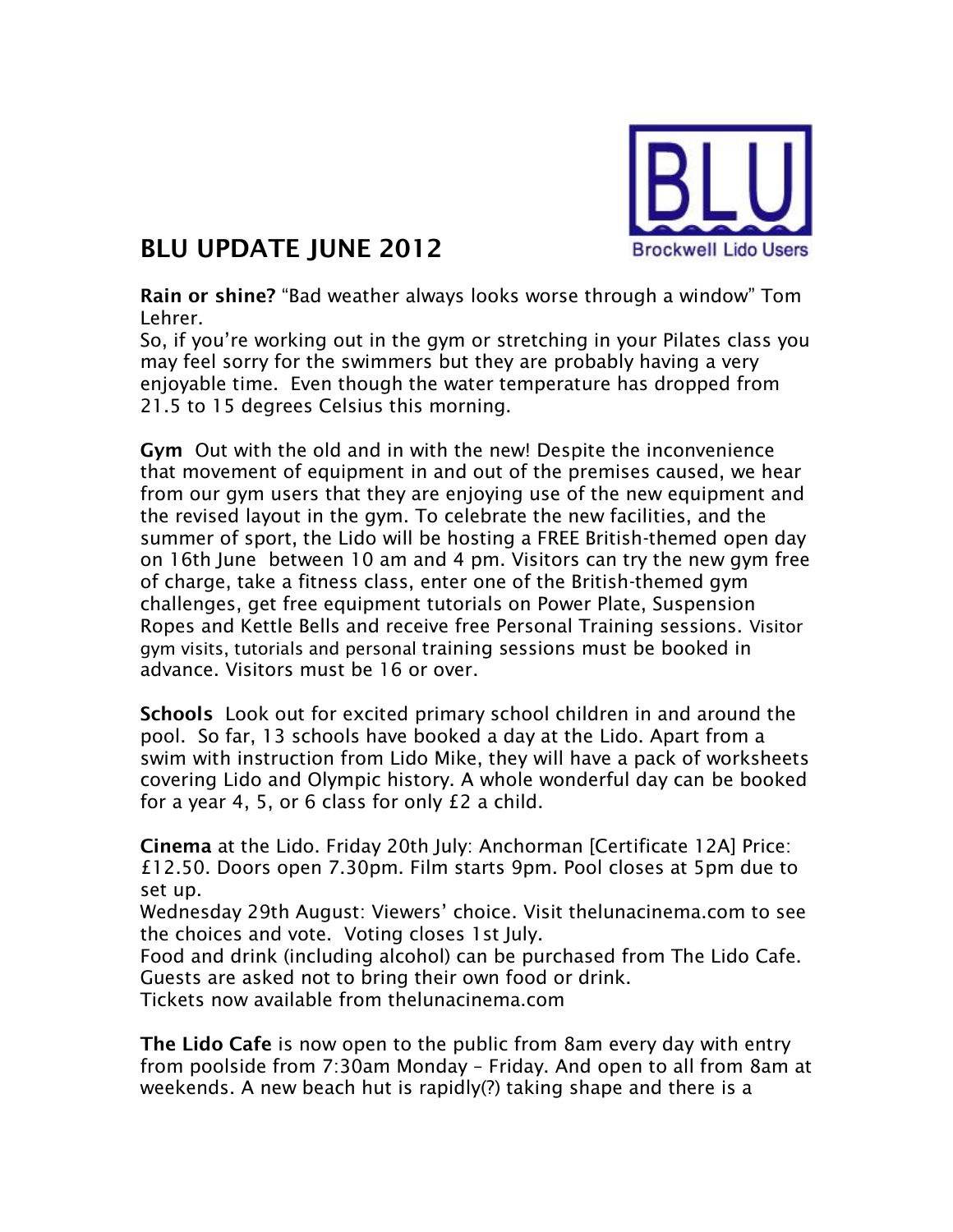better range of food and drink available from the current hut than last year. Flamenco Olivar are performing on 19<sup>th</sup> June. This will be outside if the weather is dry. Spaces are limited and there is a £5 charge which goes straight to the performers. Guests need to arrive by 7:30pm and booking is essential**.** *[www.thelidocafe.co.uk](http://www.thelidocafe.co.uk/)*

The **hydropool in the spa** is still not very reliable. There has been an expert survey and Fusion will be looking at the resulting report and making decisions about repairs and upkeep.

Fusion are looking for more part time **lifeguards**. If you know anyone with appropriate qualifications ask them to get in touch with the general manager, Clare Motton, at the Lido.

**Car park**. There have been several unavoidable closures. Some were to allow old gym equipment to be removed and the new machines delivered. Some are ongoing to allow for drainage works to the park. We are still waiting for Fusion's detailed proposals for a properly regulated car park.

**Early morning swim prices** There has been a bit of confusion over the price of a swim before 10am at weekends. The latest Fusion price list suggests this is only £2.85 (the same as Monday-Friday) but the reality is that an early morning season ticket will get you in free before 10am 7 days a week; but there is no reduced price for an early morning casual swim at weekends so it will cost £5.65. And similarly, free entry for over 60s before 10am only applies Monday-Friday. Fusion will correct this error in their next leaflet and online. But don't forget, entry is also cheaper after 5pm Monday-Friday. Cost is £3.15 [£2.65 concessions.]

**Booking a swim** will soon be possible online so you can avoid standing in an hour-long queue on a hot day. Follow BLU on Twitter or watch our website for details when Fusion releases them.

**Telephone contact with Lido**. A number of users have been in contact with BLU because no one answers the telephone when the weather is hot and the Lido is busy. BLU has drawn this to the Lido Manager's attention and she is trying to find a solution (which for technical reasons is apparently not as easy as you might think!). If you are phoning to cancel attendance at a class and have access to the internet, you can email them and will get a refund.

Some of you will remember **Gethan Dick** who was the Heritage Education Officer at the Lido for three years and who created many magical events. Gethan and her partner, Myles, have created an artwork in Coldharbour Lane at the Fabrik building. Also, you're invited to the world premiere of